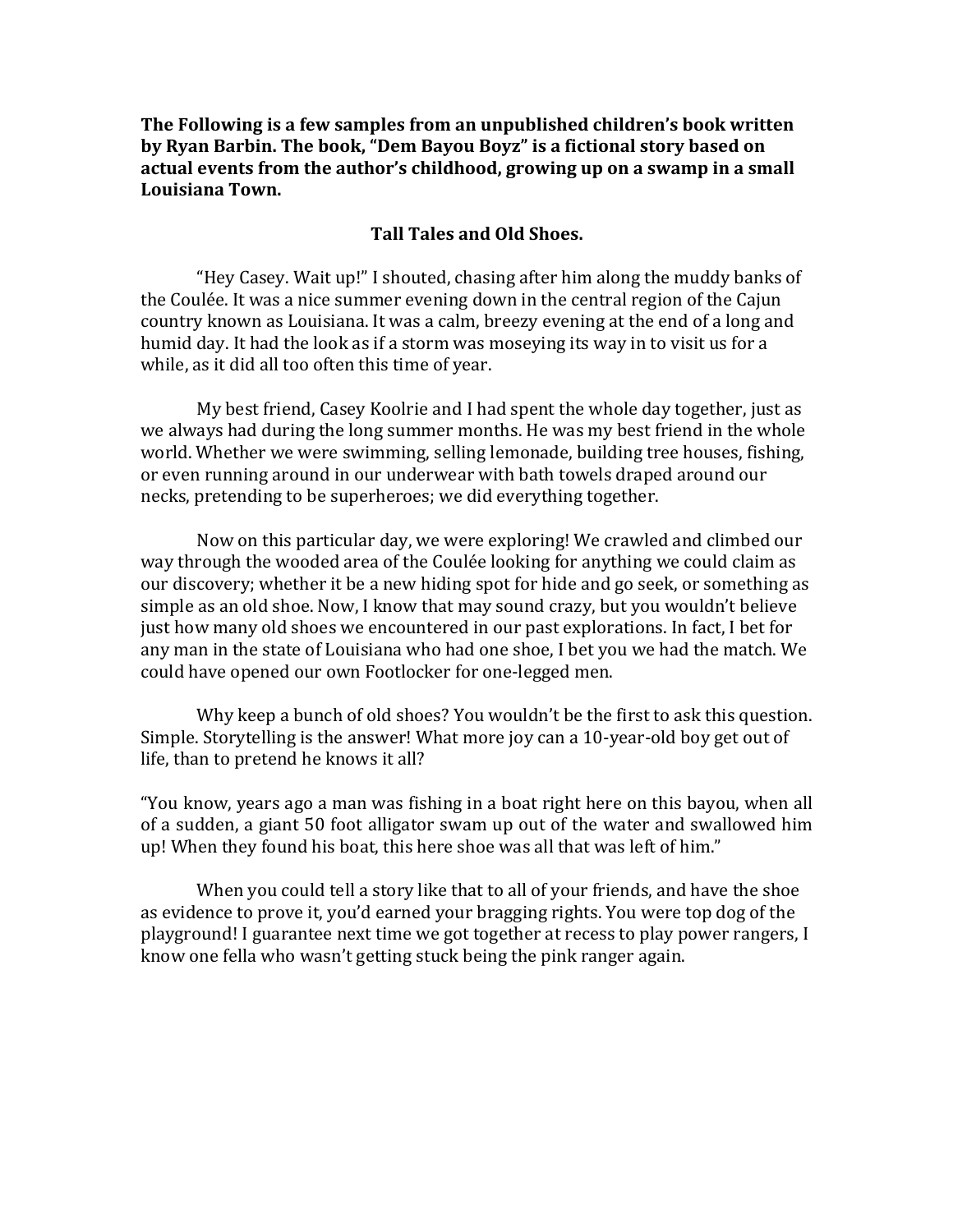## Lemonade Stands, Lemonade Falls.

The Coulée was Casey and I's first discovery. It was a hidden, stream like bayou that emptied out into a larger bayou not far from my house. It was nothing special to most people, but to us, it was everything. The Coulée as we called it, was surrounded by thick, mossy trees that grew right up out of the water, and was home to many fish, frogs, and snakes. There were no alligators in the Coulée, even though we would have liked to believe so. The woods surrounding the bayou were dense and scary, and tons of fun for two little boys with a knack for exploring.

For many summers in the past, we wished for a pirogue, or a small boat that we could use to paddle down the Coulée. We had a lemonade stand every summer to try and raise money so that someday we could buy our boat. Unfortunately, the little profit we made at \$0.10 per cup mostly just bought us more lemonade...and more cups.

Well, one day I had an idea Casey's little brother Alex was 3 years old, blonde haired, and blue eyed. Most adults thought he was "adorable" or "precious". Casey and I found him to be more "annoying" and "pitiful". Today however, could be the beginning of a new era for little Alexander. Today, he would join us at our lemonade stand and we'd probably still find him annoying, but he would do the work and we would reap the benefits. We would be rich and we could finally afford our little boat.

We stood Alex at the end of the driveway and had him hold the lemonade sign upside down. This would appear extra cute to the adults who drove by. We in turn, sat on the porch under a heavy-duty industrial sized fan. Sure enough, people stopped, pinched his fat little cheeks, and paid him dollars! Fives...tens...good lord! We were rich! Filthy stinking rich! At this rate we could buy a yacht. No! The Titanic. Yes...the Titanic, and its maiden voyage would have us sailing across the Coulée into uncharted territories and bayous abroad.

"Great job Alex", said Casey. "Just one more customer and we're done for today." And the lucky winner is..."Mom? Uh-oh!"

Just as we were about to clean up and count all of our money, Casey's mom shows up. She was furious that we exploited her son and made him do all the work while we just sat and watched. She counted all the money.

"One hundred and twenty four dollars and twenty cents. This is going to Alex's college fund", she said. "You're gonna have to do the work yourselves and make your own money."

Our little Titanic had hit the iceberg. Our plan had failed. Now we had no money, no boat, and no more lemonade! We had no hope left. Or so we thought...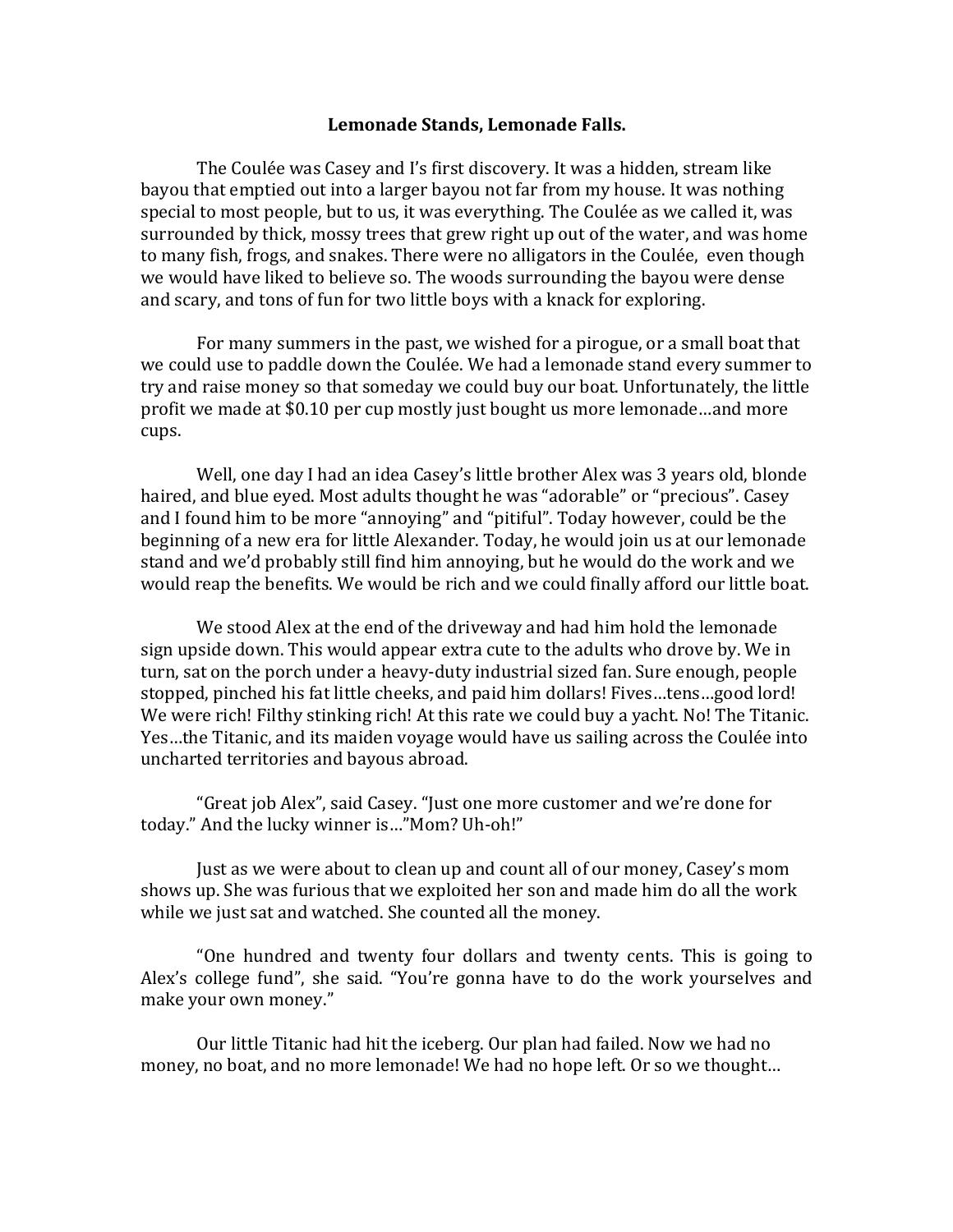## **Like a Fridge Over Troubled Water**

As exciting and adventurous as it was, exploring through the woods was no piece of cake. On our past explorations we had encountered all of the hardships that Mother Nature had to offer, including; poison ivy, snakes, thorns, spiders, and all of the things little boys loved to hate. However, today's exploration led us to discover God's answer to all of our prayers. Now, to most people it would appear to be nothing more than garbage, an old dumpsite on the far end of the woods, but to two young boys with a large imagination, it became the gateway to a world of possibilities.

Amongst all of the clutter and debris, we found an old Frigidaire. In any normal circumstances, an old rusted refrigerator with both doors broken off would be considered trash, but in this situation we finally understood why Grandpa always said, "One man's trash is another man's treasure." So it seems that we asked God for a boat, and we got a fridge. Close enough I guess. After all, beggars cannot be choosers. It's like mama said, "You get what you get and you don't throw a fit." It wasn't going to be easy, but with a little luck and some elbow grease, this just might work!

We pushed the old fridge up onto the banks of the Coulee' and carefully stood it up. We removed the old muddy shelves and drawers, so as to hollow it out so that we could sit inside. The back of the fridge was all rusted and would be replaced by wooden boards to make it able to float.

We attempted to break away the rusted out backside of the Frigidaire by stomping on it, kicking it, and hitting it with large rocks. Our futile attempts seemed hopeless as they were getting us nowhere fast, and it was really tiring us out.

"I bet your next-door neighbor has a sledgehammer that we can use in that old shed behind his house", Casey announced. "He probably has some wooden boards in there too."

Of course, that was a great idea, except for the fact that our next-door neighbor was an elderly man who didn't care too much children. He thought they were too loud and rambunctious, and that caused nothing but mischief. I suppose his reasons for thinking so were spot on, seeing as Casey and I had accidentally set his roof on fire with a bottle rocket on the fourth of July last year, and here we are now planning on breaking and entering onto his property, and attempted burglary to boot!

But then again, I didn't think too much of him either. He was just a grumpy old man who is mad at the world because he never married and lives too far out in the boonies for meals on wheels to deliver. Heck! I'd be upset too if I had lost all of my teeth, hair, and most of my hearing. Anyway, we pretty much swore never to bug